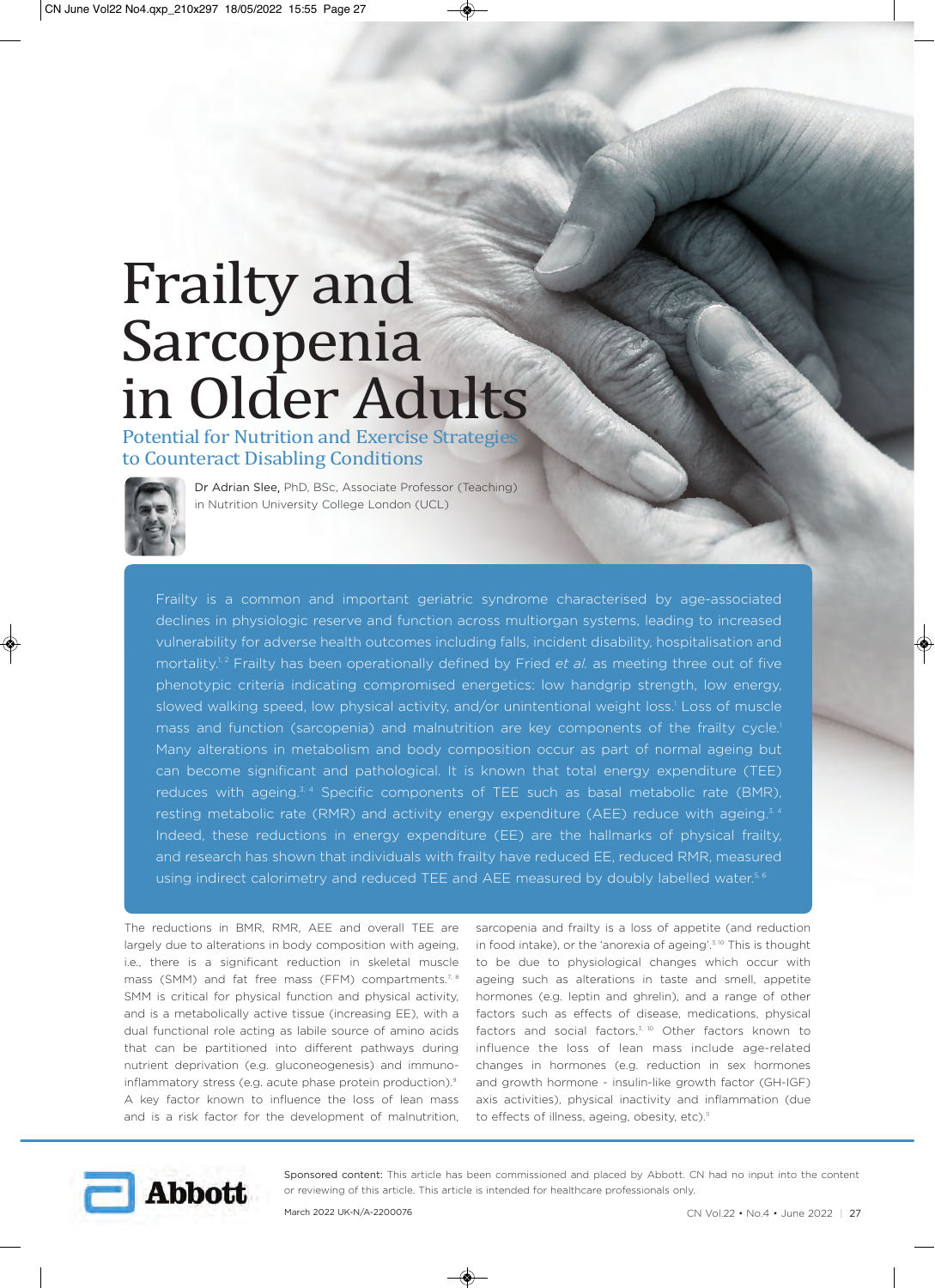Ultimately, the loss of SMM with ageing and chronic disease is intimately linked to poor clinical outcomes, which includes reduced functional performance, falls risk, physical disability, morbidity and mortality.11, 12 This is termed 'sarcopenia' and is a major component of the physical frailty phenotype. Sarcopenia is now recognised as an independent condition with an International Classification of Diseases (ICD-10) code.<sup>13</sup> It has been currently defined as "*a progressive and generalised skeletal muscle disorder that is associated with increased likelihood of adverse outcomes including falls, fractures, physical disability and mortality*".12

The importance of being able to easily screen for sarcopenia in all settings (hospital, care home, community, GP clinic) is a key and current issue. Suggested methods for screening include hand grip strength assessment, which is easy to perform, portable, cheap and non-invasive.<sup>12</sup> Another tool is the SARC-F screening questionnaire developed by Malmstrom and Morley.<sup>14</sup> The SARC-F has recently been used alongside the 'MUST' as a remote screening tool (R-MAPP) for sarcopenia and malnutrition in patients during the COVID-19 pandemic.<sup>15</sup> Other techniques for measuring lean mass and SMM include anthropometry (e.g. calf circumference), bioelectrical impedance assessment (BIA) and scanning techniques such dual-energy x-ray absorptiometry (DEXA), computed tomography (CT) and magnetic resonance imaging (MRI). Each technique has its pros and cons (e.g., accuracy, portability, cost, radiation exposure etc), and as the most important component of sarcopenia is physical function (as it closely relates to disability risk), having simple tools is key to practical screening.<sup>12</sup>

## **Nutrition**

Nutrition is key to modulating risk of developing frailty and sarcopenia and may play an important role in treatment. As mentioned above one of the main issues with ageing and disease is a reduction in food, energy and protein intake. Higher energy intake has been shown to reduce odds risk of developing frailty in the recent Rotterdam study.<sup>16</sup> Overall diet quality has also been found to affect risk of frailty development.17 Many recent studies have shown that adherence to a Mediterranean diet may reduce risk of frailty.18-20 A Spanish study found that overall protein, animal protein and mono-unsaturated fat (MUFA) intake was associated with reduced frailty

has been highlighted as an important factor in preserving skeletal muscle mass and function in older people. Recommendations have been developed and guided by expert consensus papers from the PROT-AGE study group and ESPEN.<sup>22, 23</sup> Both groups recommend 1.0-1.2 g/kg/body weight (BW)/ day for healthy older people and for those with acute and chronic disease, 1.2-1.5 g/kg/ BW/day. These updated recommendations were based upon a wealth of research indicating that ageing and disease has a detrimental effect on skeletal muscle. During ageing there is a reduced propensity to stimulate muscle protein synthesis with protein intake, termed 'anabolic resistance'.24 Evidence shows that it may be possible to overcome this using higher doses of essential amino acids (EAAs).<sup>22-24</sup> These key papers cited also discuss the potential synergy between protein intake and effects of exercise (e.g., resistance training). One key aspect open to debate is the intake pattern of protein throughout the day. For example, protein spread feeding (evenly spreading protein intake throughout the day, e.g. 3-4 meals with ~20-30 g of protein per meal) has been suggested to be more anabolic, whereas protein pulse feeding (consuming ~70% of daily protein in one meal) may lead to greater whole-body anabolism.<sup>25-27</sup> Other recent studies have confirmed that consuming higher amounts of protein in one meal may be more anabolic.<sup>28</sup> More research needs to be performed to confirm which is the best approach. In terms of meal planning for older person it makes more sense to spread protein intake out throughout the day.

in older adults.<sup>21</sup> In particular, protein intake

Other nutrients that may have a beneficial effect on SMM and function include vitamin D, the leucine metabolite β-hydroxy-β-methylbutyrate (HMB) and fish oils/omega-3 fatty acids. Older people are at risk of vitamin D deficiency due to reduced UV exposure and skin metabolism, and intake. A recent systematic review and meta-analysis of studies highlighted that low vitamin D (serum 25-hydroxyvitamin D levels) is associated with increased risk of frailty.<sup>29</sup> Papers have also discussed the relationship between vitamin D and risk of development of sarcopenia and treatment.<sup>30</sup> At present, research suggests that vitamin D has a positive effect on muscle, however, there is some controversy in study outcomes. HMB has been shown to have effective anabolic and anticatabolic properties improving lean mass and function.<sup>31</sup> For example, in a 10-day bed

28 | CN Vol.22 • No.4 • June 2022

rest study, HMB supplementation helped to preserve muscle mass in older participants.32 Omega-3 fatty acids have also been shown to have some beneficial effects, e.g., on muscle mass and function. They have significant anti-inflammatory effects (e.g. reducing catabolic proinflammatory cytokines) and may have a positive effect on insulin sensitivity and muscle protein synthesis.<sup>33</sup> A recent systematic review and meta-analysis of studies showed that they have positive effects, although noted that larger trials are needed.<sup>34</sup> These specific nutrients should be considered alongside changes to overall diet, protein and energy intake, and physical activity, as they may have a synergistic effect with other nutrients.

## Physical activity and exercise

It is known that frailty is associated with reduced AEE/physical activity (PA) and increased sedentary behaviour.<sup>5, 35</sup> A recent systematic review and meta-analysis of studies (112 studies; n = 43,796 individual participants) investigated the relationship between PA, sedentary behaviour and skeletal muscle strength and power in older adults.36 It was found that higher PA and lower sedentary behaviour was associated with better muscle strength, in particular, with lower body strength, e.g., chair stand test. In particular, moderate-to-vigorous PA is highlighted to be of benefit. A recent Swedish study (n = 3,334 older adults of 70 years of age) noticed a significant relationship between the amount of moderate-to-vigorous PA completed and reduced risks of sarcopenia.37 Landi *et al.* studied PA in the 'Longevity check-up 7+' (Lookup 7+) project in Italy, involving 6,242 participants, mean age 54.4 +/- 15.2 (range 18-98 years).<sup>38</sup> They showed a particular relationship between PA and chair stand performance (time taken to complete 5 repetitions), with sedentary individuals taking significantly longer to complete the test than those who were physically active. In particular, they showed that those who engaged in resistance training and combined resistance training + aerobic exercise, were faster than those who engaged in light PA walking. A recent systematic review and metaanalysis of studies was performed by Talar *et al.* investigating the effects of resistance training in frailty and sarcopenia (25 studies with 2,267 participants).39 Resistance training was found to be highly effective in both early and late stages of frailty and sarcopenia.